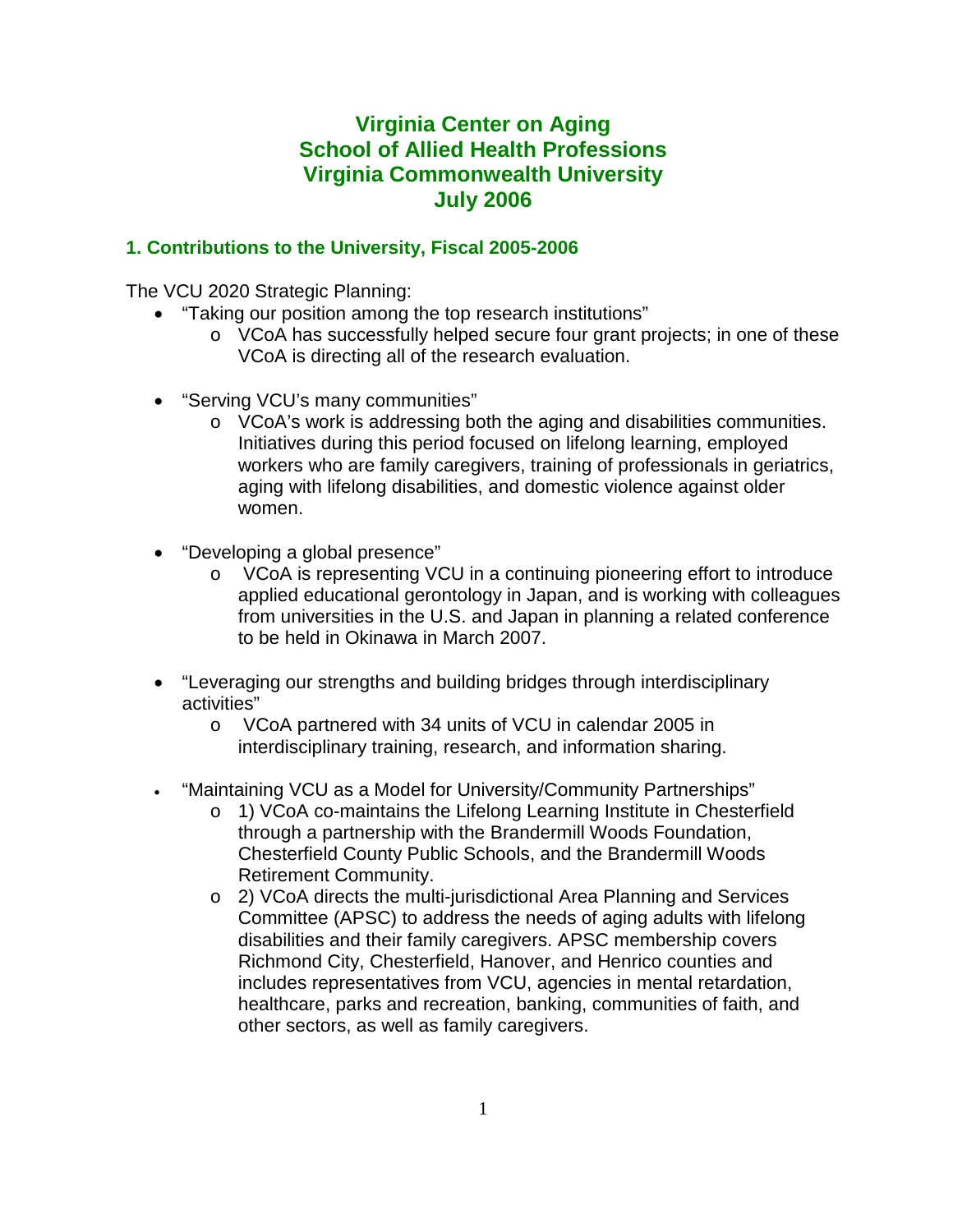### **2. Highlights Proven Strengths and Progress on Outcomes/Objectives**

- VCoA, having contributed substantially to the successful grant application for core federal funding of the Virginia Geriatric Education Center (VGEC) for \$2 million (2005-2010), launched a successful campaign in the Virginia General Assembly to introduce a budget bill amendment for continuing support of the VGEC and other geriatric initiatives.
- VCoA maintained its position as the largest provider of Elderhostel programs in Virginia and the  $16<sup>th</sup>$  largest provider in the U.S. of 1,000 providers, by offering 35 programs in Natural Bridge and Richmond that drew 1060 older learners.
- VCoA's received grant funding from the Department of Criminal Justice Services for a third year to continue its initiative on domestic violence and sexual assault in later life, called V-STOP (Virginia Services, Training, Officers, Prosecution), and received another grant in July 2005 from the Domestic Violence Victim Fund to expand its work against family violence statewide.
- VCoA's co-sponsored Lifelong Learning Institute in Chesterfield (LLI), an educational program for older adults that is administered and operated by its volunteer members and sponsors, offered 105 courses and special events between July 2005-June 2006, registering 346 older learners, an 11% increase over last year.
- VCoA, assisted by many stakeholders, successfully advocated with Governor Warner and key legislators in the House and Senate budget committees to increase by \$45,000 the annual appropriation to the Alzheimer's and Related Diseases Research Award Fund, a highly effective seed grant program that VCoA has administered for the Commonwealth since 1982.
- VCoA administers the Alzheimer's and Related Diseases Research Award Fund (known as ARDRAF) for Virginia-based researchers. Since 1982 VCoA has awarded 98 seed grants, averaging just over \$14, 000 each in a total outlay of \$1.4 Million, which have, in turn, brought back to Virginia over \$15.7 Million in larger grants from the likes of the National Science Foundation and the National Institutes of Health, for a return on investment of over \$11 for each dollar appropriated.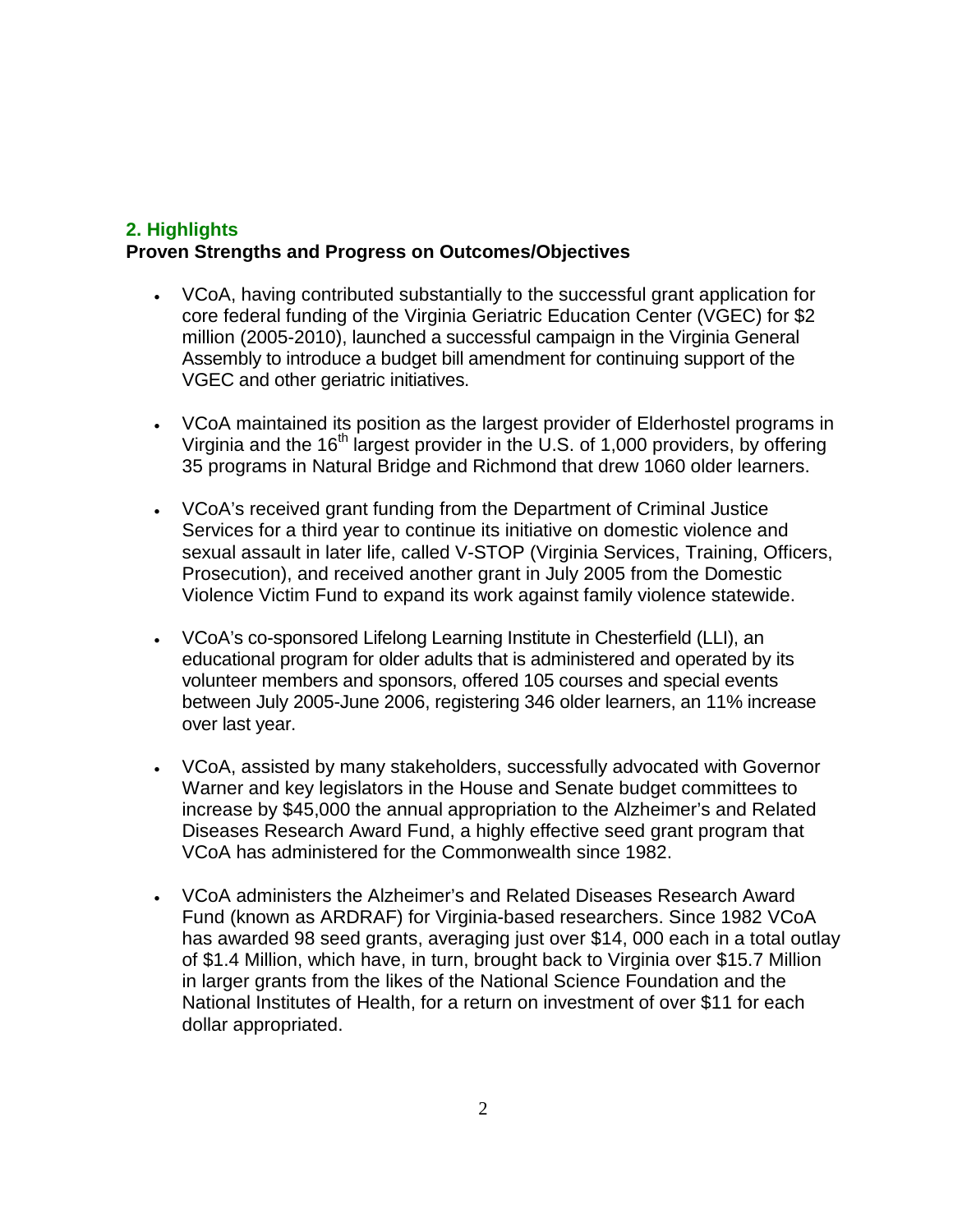- VCoA continued as Training Evaluator for the VGEC's three-year (2004-2007) project *Recognition, Respect, and Responsibility: Transforming the Direct Service Community* that is testing the effects of providing benefits and training interventions on the recruitment and retention of direct service workers.
- VCoA directs the Area Planning and Services Committee for Aging with Lifelong Disabilities (APSC) in metropolitan Richmond, a research-based model strategy to address issues related to the aging of adults with lifelong disabilities. In 2005-2006 the APSC conducted training workshops on "Down syndrome and dementia," and hosted a conference on "Wellness and Lifelong Disabilities" that drew 200 service providers, caregivers, planners, and others.

#### **3. Research and Scholarly Activities**

- Five journal articles in refereed professional publications
- Eight presentations at scientific meetings
- Two editorships on professional journals
- One co-development of an international (Okinawa) forum on aging

#### **4. Public/Community Service**

- VCoA's Associate Director of Research continues to serve as a Commissioner on the Commonwealth of Virginia Alzheimer's Disease and Related Disorders Commission, which is developing a virtual center on Alzheimer's Disease (AD).
- VCoA, in partnership with more than 15 other organizations, including the American Lung Association of Virginia, CrossOver Ministries, and the Virginia Association of Free Clinics, helped to launch a national initiative in Virginia, *Partnership for Prescription Assistance (PPARx)* for qualifying patients who lack prescription drug coverage. PPARx brings health care providers, patient advocates, and pharmaceutical companies together to find appropriate public and private patient assistance from among more than 475 patient assistance and 180 pharmaceutical programs.
- VCoA continued its initiative to educate clergy and lay leaders in communities of faith in matters of aging and wellness, conducting programs for older adult ministries in Bon Air, Midlothian, and Richmond, and for chaplains at Johnston-Willis Hospital in Richmond.
- VCoA staff gave substantial services to Virginia's agencies and citizens by serving on the boards of some dozen non-profit organizations, providing leadership, technical assistance, and *pro bono* services to groups such as the Shepherd's Center of Richmond, the Virginia Quality Healthcare Network, the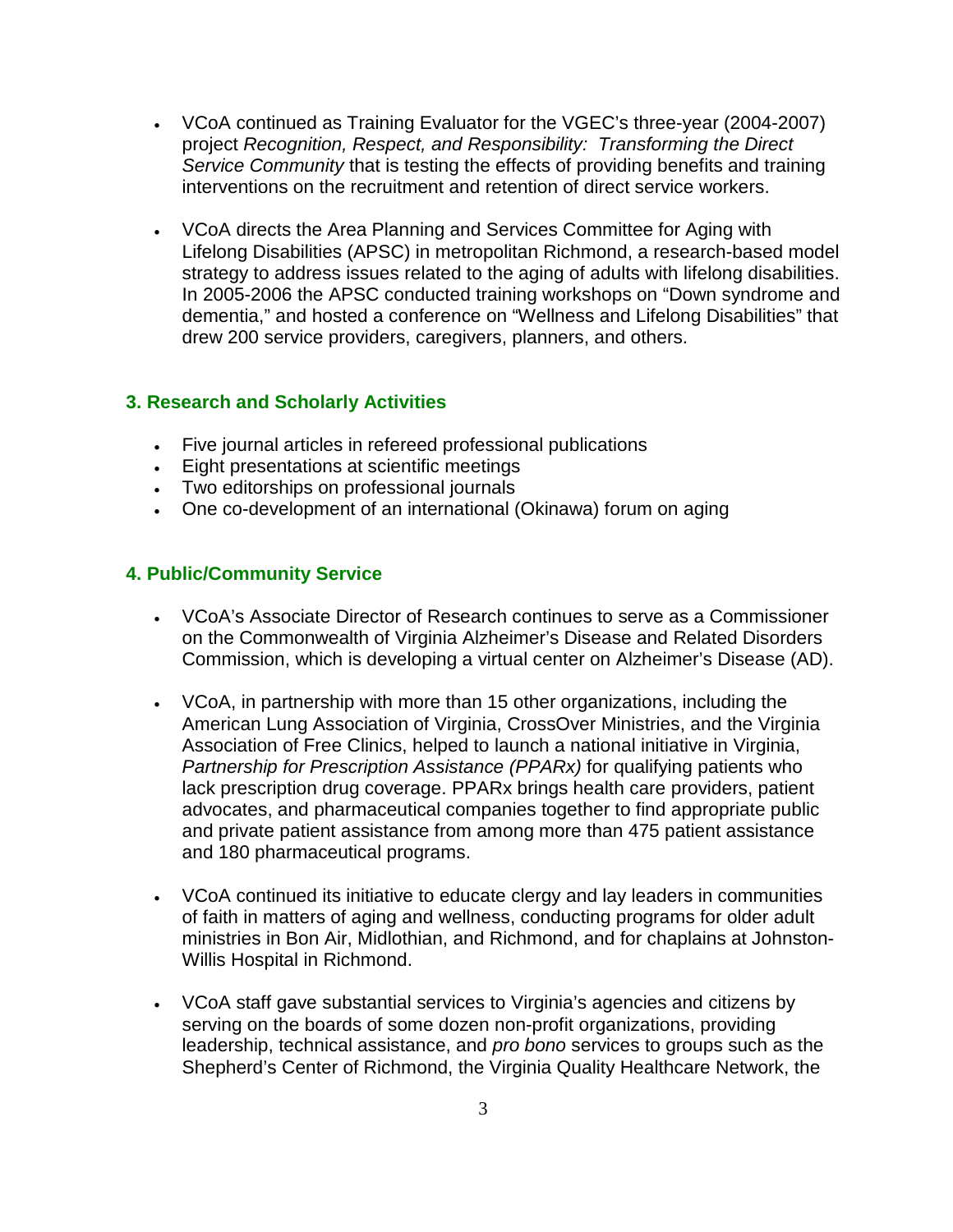Alzheimer's Association, the Culture Change Coalition (on long-term care), and the Virginia Elder Rights Coalition.

• VCoA co-sponsors the Lifelong Learning Institute (LLI) in Chesterfield, now firmly established and gaining members during its third year of existence. A voluntary organization, the LLI provides an important presence in Chesterfield County for VCU and VCoA, and a strong partnership association with Brandermill Woods Retirement Center and Foundation, Chesterfield County and Schools, John Tyler Community College, and a number of other organizations, businesses and medical facilities.

#### **5. International Activities**

• VCoA is co-directing development of an international forum on aging and quality of life, scheduled for March 1-4, 2007 in Okinawa. Partners include the Nippon Care Fit Service Association, Obirin University in Tokyo, the University of North Texas, and several philanthropic organizations.

#### **6. Challenges in Fiscal Year 2006-2007**

- Continuation of long-standing geriatrics training and education programs with which we have been closely affiliated remains uncertain. VCoA initiated a successful effort to secure bi-partisan and bi-cameral budget bill amendments in the Virginia General Assembly to continue the Virginia Geriatric Education Center (VGEC) and the Geriatric Academic Career Award (GACA) programs on biennial appropriations. However, the fate of these programs remains unclear amidst protracted delays in passing a state budget.
- VCoA's Elderhostel program has required constant diligence to administer amidst constant changes in procedure, deadlines, and guidelines prescribed by Elderhostel, Inc. At the same time, Elderhostel, Inc. has failed to develop an effective marketing strategy and competitors grow more numerous for older learners who will pay to travel and learn. VCoA is exploring new content emphases and a new geographic region within which to grow.
- VCoA has devoted considerable effort, with minimal success, to recruiting VCU faculty to teach courses for the Lifelong Learning Institute in Chesterfield County. Lack of a strong VCU presence may jeopardize the LLI's future.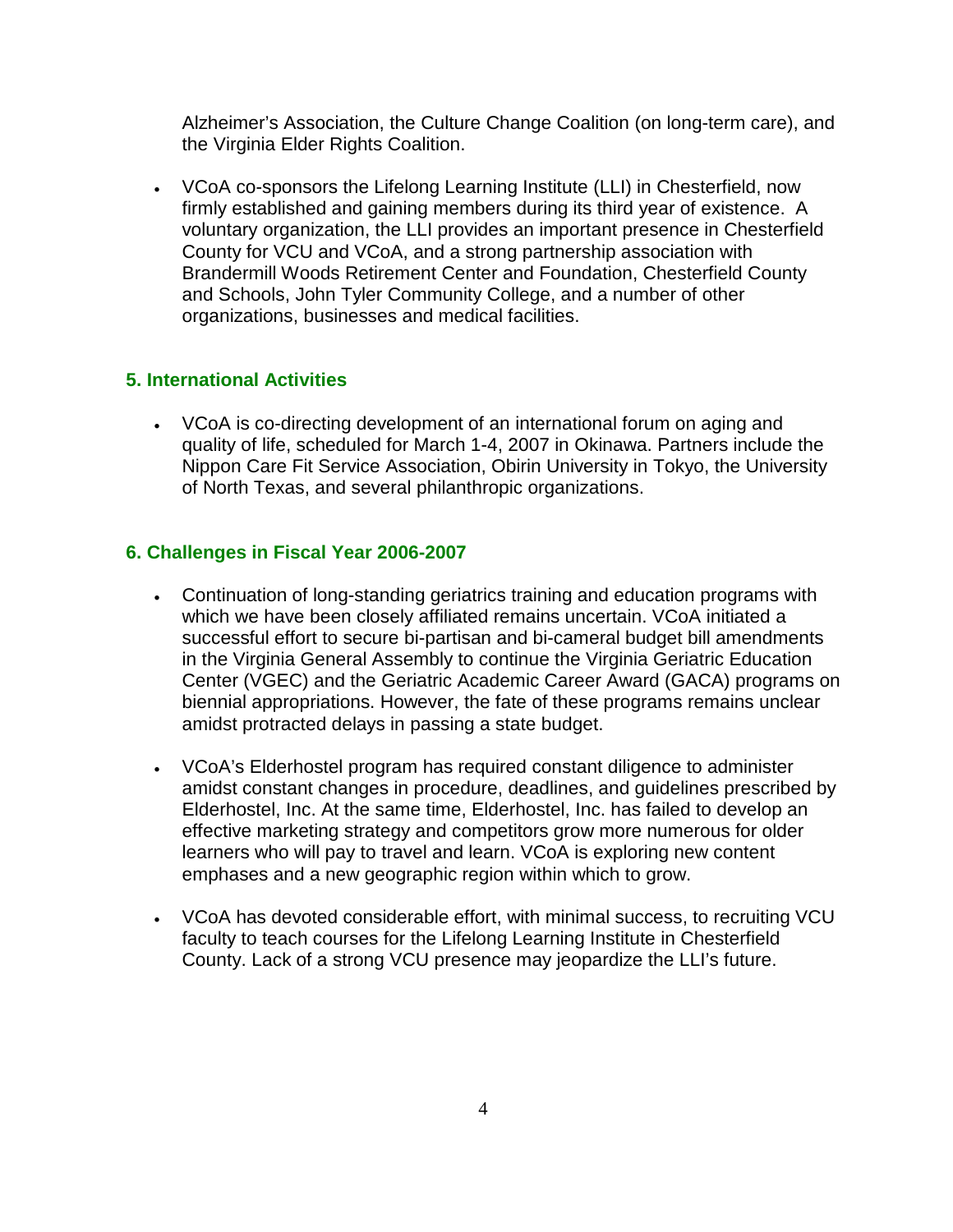#### **7. Outcomes/Objectives for Fiscal Year 2006-2007**

The following outline of 10 objectives for 2006-2007 is organized according to our legislated mandates of interdisciplinary studies, research, and information and resource sharing.

#### **Interdisciplinary Studies**

- 1. VCoA intends to work to secure General Fund support to continue operations of both the Virginia Geriatric Education Center (VGEC) and the Geriatric Academic Career Award (GACA) programs, both eliminated when Congress voted no appropriations nationally for these initiatives, effective the 2006-2007 fiscal year.
- 2. VCoA intends to leverage its relatively modest human and material resources by collaborating with other organizations in developing meaningful grant proposals for external funding of projects that are consistent with VCoA's mission.
- 3. VCoA intends to continue its position in addressing domestic violence against older women. This commitment has involved leadership in a regional task force, a growing number of presentations before professionals in adult protective services, three funded V-STOP projects, grant support to focus statewide on family violence, and several grant proposals to broaden awareness of and training related to abuse, exploitation, and violence in later life.
- 4. VCoA intends to explore the development of new Elderhostel offerings in parts of western Virginia that will capitalize on an emerging Shakespearean theatre scene there. We will also continue to help develop the Lifelong Learning Institute in Chesterfield County whose growth to approximately 120 older learner members has created the base sufficient to initiate targeted curriculum development, membership recruitment, and fund-raising activities.

#### **Research**

- 5. VCoA will continue its administration of, and advocacy for, the Alzheimer's and Related Diseases Research Award Fund (ARDRAF), noting especially practical research findings and the remarkable return on investment, most recently (December 2005) determined to be returning \$11 for every \$1 of General Fund appropriation.
- 6. VCoA will continue its evaluation of several partnered projects, including those designed to strengthen the training and retention of long-term care workers,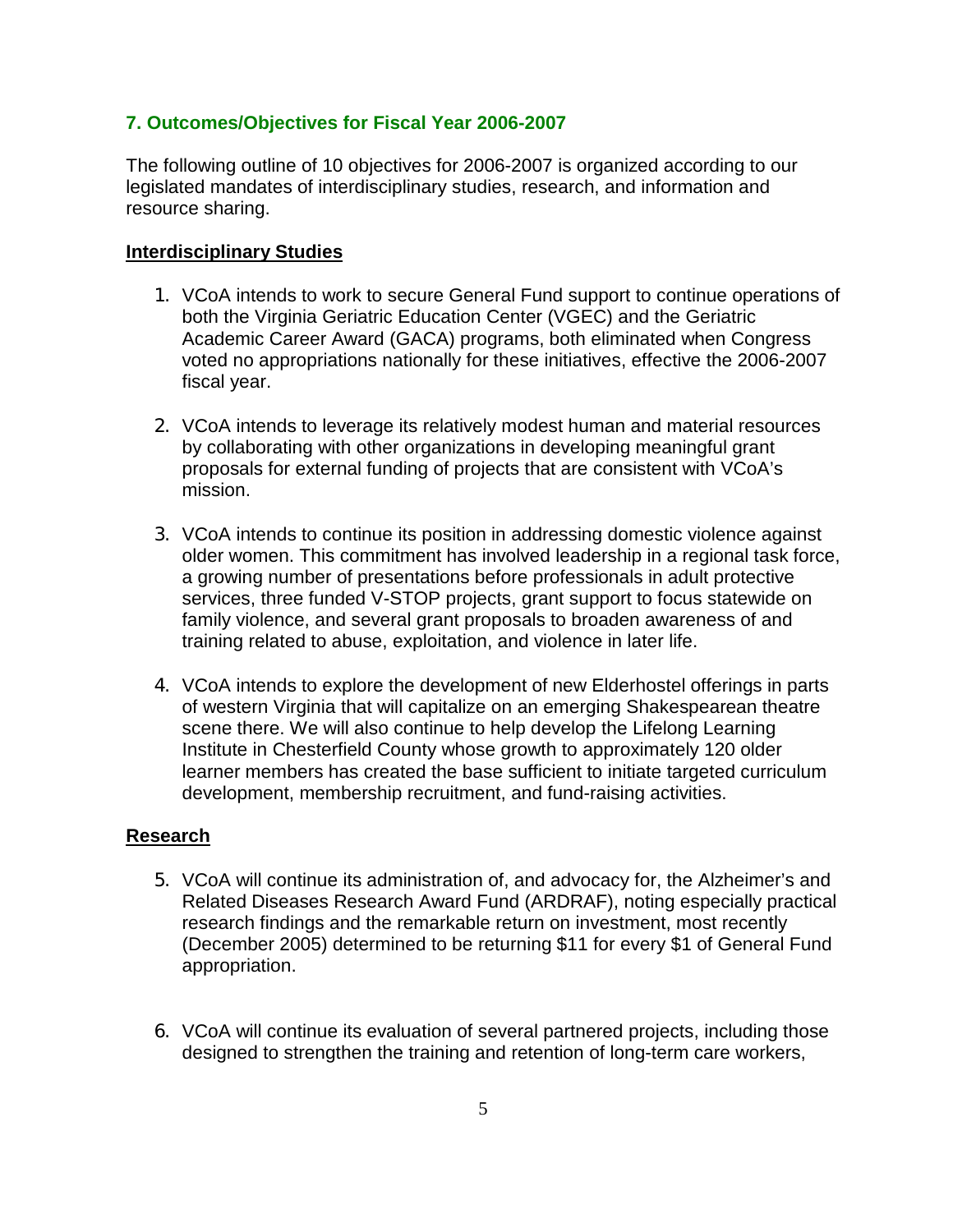and the relatively new project to assist employers who wish to help their employees who are family caregivers.

7. VCoA's Associate Director of Research, a gubernatorial appointee to the Alzheimer's and Related Disorders Commission, will work to help formulate various ways of leveraging the Commonwealth's diverse expertise in dementiarelated issues in order to benefit researchers, practitioners, service providers, educators, and families. The Commission's work on a virtual center is taking shape as a highly innovative means of maximizing resources.

#### **Information and Resource Sharing**

- 8. VCoA intends to continue its leadership in three productive alliances: the Central Virginia Task Force for Older Battered Women and the Virginia Coalition for the Prevention of Elder Abuse, both of which are committed to preventing and responding to violence against older Virginians; and the Area Planning and Services Committee for Aging with Lifelong Disabilities (APSC), dedicated to identifying services and service needs, fostering communication and collaboration among service providers, cross-training on both aging and developmental disabilities, public awareness, and planning for emerging issues.
- 9. VCoA intends to maintain its extensive involvement on the boards and task forces of several non-profit aging-related organizations, offering *pro bono* gerontological expertise and technical assistance to the benefit of the elders and families that these organizations serve.
- 10.VCoA intends to continue to partner with statewide aging-related organizations in order to disseminate research findings and to expand training for professionals across Virginia. VCoA will co-develop and co-sponsor the annual conferences of associations throughout the year as a commitment to this research application.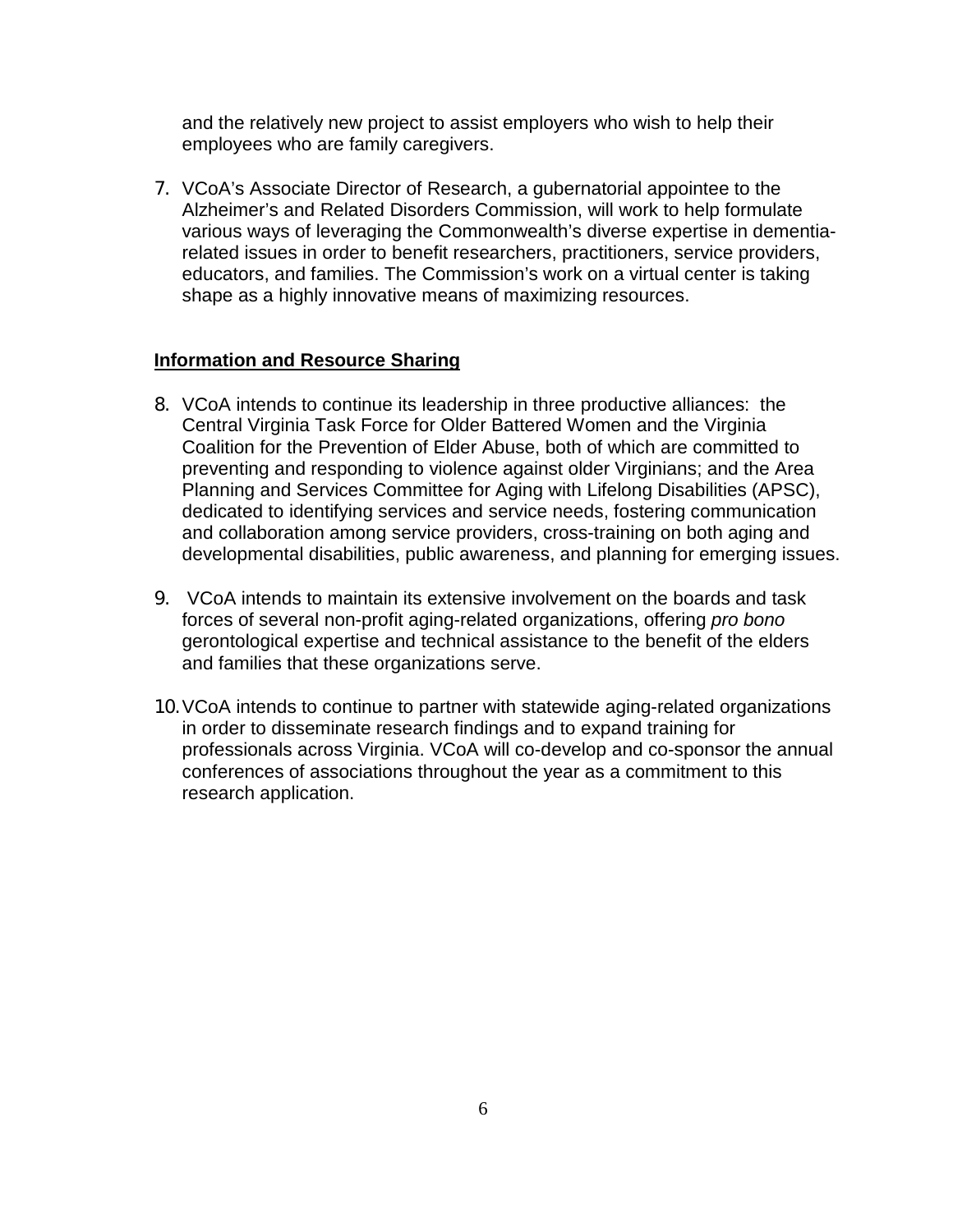# **Virginia Center on Aging at Virginia Commonwealth University**

# **Partnerships with Businesses and Agencies In 2006 by Geographic Region**

#### **Central Virginia**

ABEC Electronics, Richmond Agecroft Associates, Richmond A Grace Place Adult Care Center, Richmond Agecroft Hall, Richmond Alzheimer's Association-Greater Richmond American Red Cross, Richmond Chapter A Movable Feast, Richmond Aramark Educational Services, Richmond Ashland Police Department Berkeley Plantation, Charles City Bettie Weaver Elementary School, Midlothian Bon Secours Richmond Health System Brandermill Woods Foundation Bunkie Trinite Trophies, Richmond Capitol Tours, Richmond Capitol Square Preservation Council, Richmond Catering by Jill, Richmond Catholic Diocese of Richmond Central Virginia Coalition for Quality End-of-Life Care, Richmond Central Virginia Legal Aid Society, Richmond Central Virginia Task Force on Older Battered Women, Richmond Chesterfield/Colonial Heights Department of Social Services Chesterfield County Board of Supervisors Commonwealth Attorney's Office Court Services Unit Domestic and Sexual Violence Resource Center Domestic Violence Task Force Hispanic-Latino Immigrant Task Force Parks & Recreation Police Department Public Schools Circle Center Adult Day Services, Richmond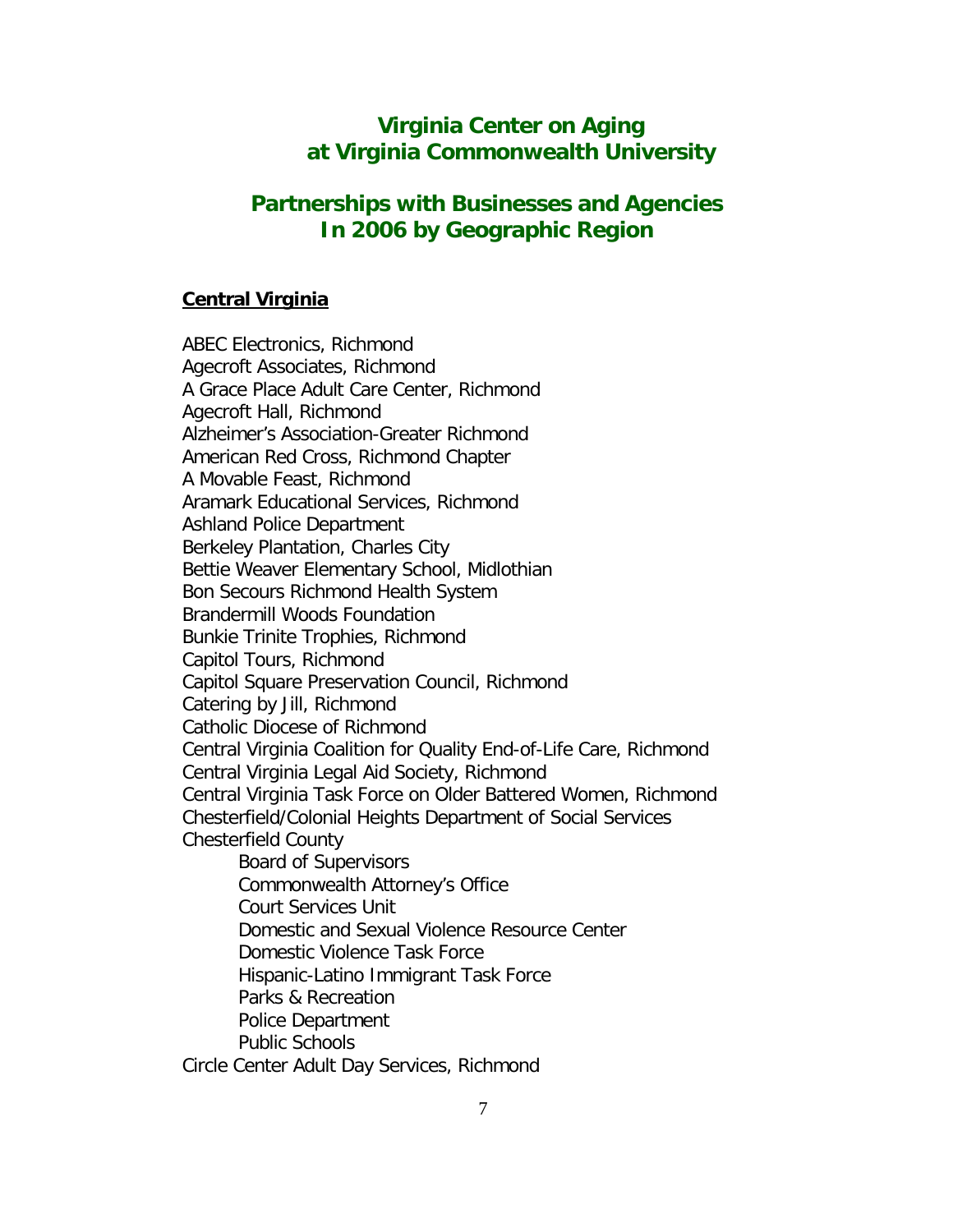City of Richmond Behavioral Health Authority Commonwealth Attorney's Office Court Services Unit Human Services Commission, Elderly and Disabled Committee Police Department Public Schools, Adult Career Development Center Sheriff's Office Social Services Colonial Printing, Richmond Comfort Inn Conference Center, Richmond Commonwealth Public Broadcasting Corporation, Richmond Congregational Health Ministries Consortium, Richmond Congregation Beth Ahabah Museum and Archives, Richmond Consolidated Bank and Trust Co., Richmond Crater District Area Agency on Aging, Petersburg Digital Banana, Richmond Dominion Virginia Power, Richmond Doubletree Hotel Richmond Airport ElderHomes Corporation, Richmond Enterprise Rent-A-Car, Richmond Episcopal Diocese of Virginia Faith in Action of Greater Richmond Family Care Home Health, Inc., Richmond Federal Reserve Bank Museum, Richmond Fan Free Clinic, Richmond Grant's Headquarters, Hopewell Greater Richmond Chamber of Commerce Great Foods to Go Groome Transportation Hanover Adult Center, Mechanicsville Hanover County Adult Protective Services Commonwealth Attorney's Office Court Services Unit Mental Retardation Services Parks and Recreation Social Services Hanover Safe Place Henrico County Commonwealth Attorney's Office Court Services Unit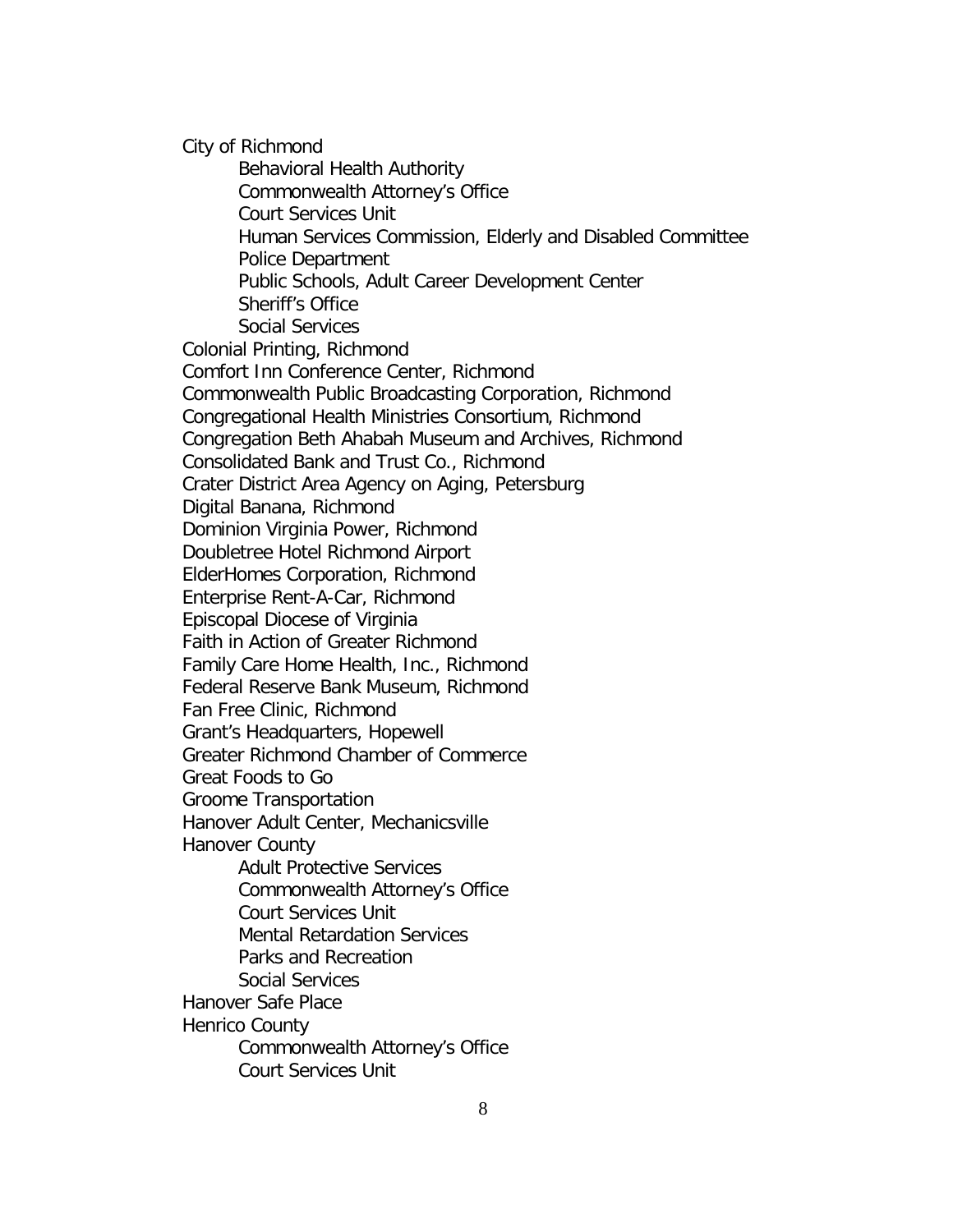Division of Police Health Department Mental Health and Retardation Services Recreation and Parks Social Services Henrico County Coalition Against Domestic Violence Holiday Inn Select Koger Center, Midlothian Hollywood Cemetery Foundation, Richmond Home Care Delivered, Inc., Richmond Hospice of Central Virginia, Richmond Hunter Holmes McGuire Veterans Administration Medical Center, Division of Geriatrics, Richmond Ikon Office Solutions, Richmond Incredible Edibles, Richmond Indian Fields Tavern, Charles City Instructive Visiting Nurse Association, Richmond James River Bus Lines, Richmond Jefferson Hotel, Richmond John Marshall House Museum, Richmond Johnston-Willis Hospital, Richmond John Tyler Community College Kinko's, Richmond Lavender Fields Farm, Glen Allen Lewis Ginter Botanical Garden, Richmond Library of Virginia, Richmond Lifelong Learning Institute of Chesterfield County, Inc. Living History Associates, Ltd, Richmond Maggie L. Walker House, Richmond Maymont Foundation, Richmond Media General, Richmond Metro Richmond Convention and Visitors Bureau, Richmond Museum of the Confederacy, Richmond Office Depot, Richmond Our Lady of Hope, Richmond Radisson Historic Richmond Hotel Retail Merchants Association of Greater Richmond Richmond Domestic Violence Coordinating Committee Richmond Magazine Richmond Marriott Richmond Memorial Health Foundation Richmond National Battlefield Park at Tredegar Ironworks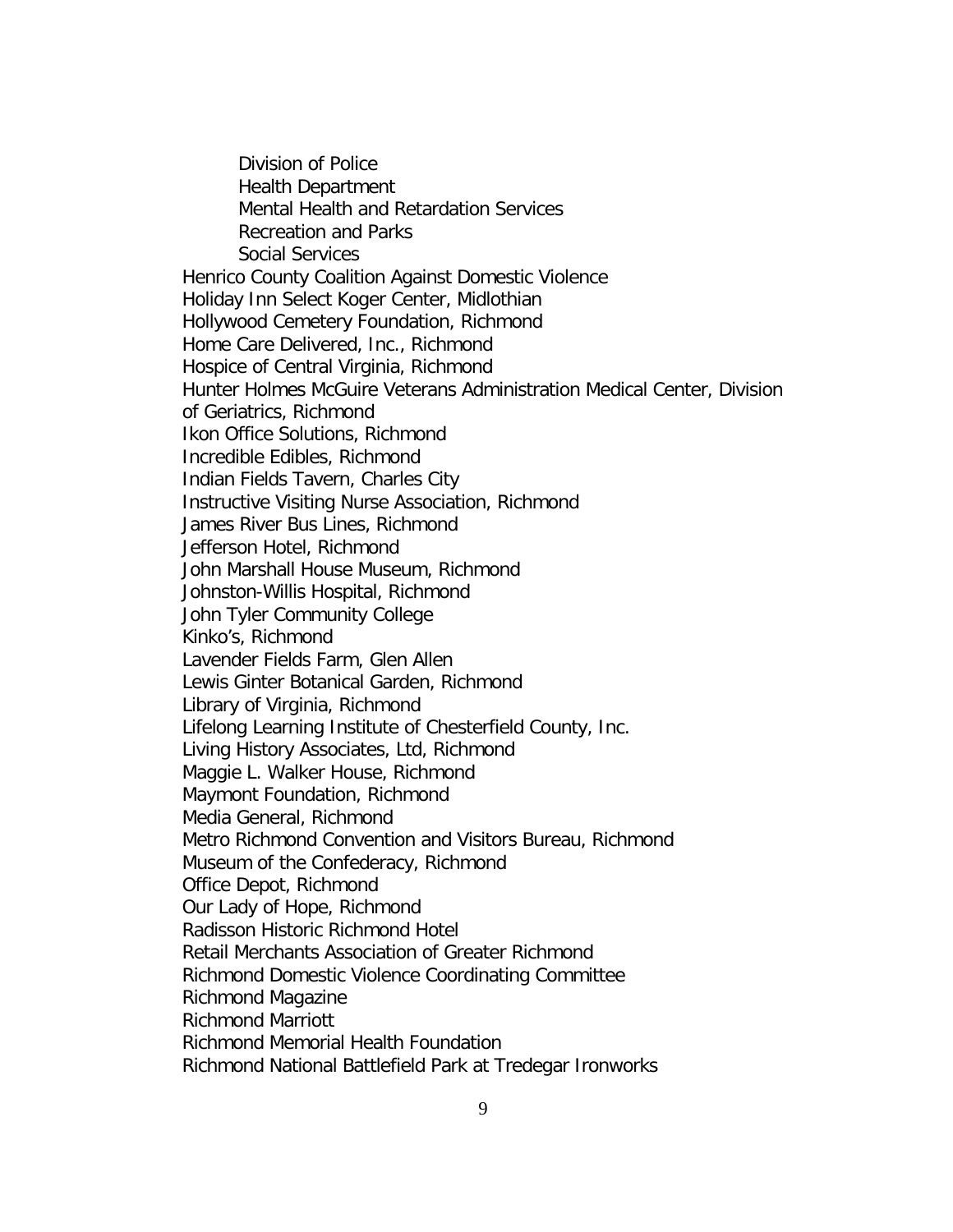Richmond Redevelopment & Housing Authority Richmond Residential Services, Inc. Richmond Riverfront Development Corporation Safe Harbor-Henrico Sacred Heart Cathedral, Richmond Saint John's Church, Richmond Saint Joseph's Home for the Aged, Richmond Saint Mary's Catholic Church, Richmond Saint Michael's Episcopal Church, Bon Air Saint Paul's Episcopal Church, Richmond Scotchtown, Hanover County Second Presbyterian Church, Richmond Senior Center of Richmond, Richmond Senior Center of Richmond at Chesterfield, Midlothian Senior Connections - Capital Area Agency on Aging, Richmond Shepherd's Center, Chester Shepherd's Center of Richmond Sheraton Park West Hotel, Richmond Shirley Plantation, Charles City Style Weekly Magazine, Richmond Thompson & McMullan, P.C., Elder Law Section Troutman Sanders, LLP, Richmond Tuckahoe Plantation, Goochland Tuckahoe YMCA, Richmond Ukrop's Supermarkets, Richmond United Way Services, Richmond University of Richmond, Department of Psychology Valentine Museum, Richmond Virginia Civil War Trails, Richmond Virginia Historical Society, Richmond Virginia House, Richmond Virginia Museum of Fine Arts, Richmond Virginia Patriots, Inc. Virginia State University, Petersburg Wachovia Bank Westover Plantation, Charles City White House and Museum of the Confederacy, Richmond Wilton House, Richmond Woman's Club of Virginia, Richmond YWCA of Richmond, Virginia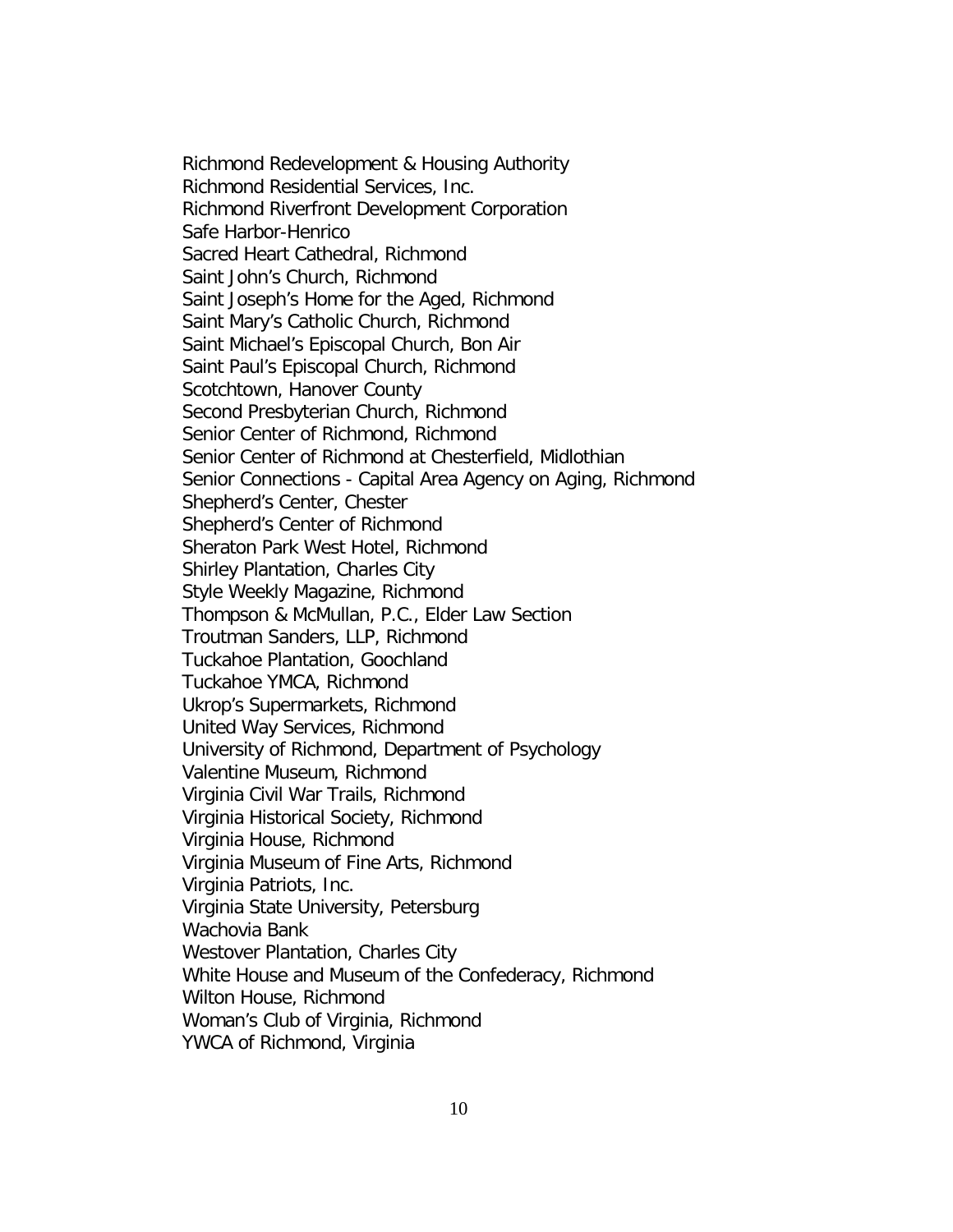## **Eastern Virginia**

Alzheimer's Association-Southeastern Virginia, Hampton Boise Cascade Office Products, Norfolk Center for Excellence in Aging and Geriatric Health, Williamsburg Christopher Newport University, Newport News, Lifelong Learning Institute College of William and Mary, Williamsburg Center for Excellence in Aging and Geriatric Health Center for Public Policy Research Elderhostel Colonial Services Board, Williamsburg Colonial Williamsburg Foundation, Williamsburg Colonial Williamsburg, Williamsburg Dominion Village of Poquoson, Poquoson Eastern Virginia Medical School, Norfolk Department of Anatomy and Neurobiology Glennan Center for Geriatrics and Gerontology Hampton-Newport News Community Services Board Hampton University, Department of Pharmaceutical Sciences, School of **Pharmacy** Hampton Veterans Administration Medical Center, Department of Geriatrics and Extended Care Holiday Inn Sunspree, Virginia Beach Jamestown National Park, Jamestown Jamestown-Yorktown Foundation, Jamestown Norfolk Convention and Visitors Bureau Norfolk Healthcare Center Old Dominion University, Norfolk Department of Psychology Department of Sociology and Criminal Justice Lifelong Learning Institute Peninsula Agency on Aging, Inc., Newport News Sentara Williamsburg Community Hospital Virginia Retired Teachers Association-District D, Prince George Virginia War Museum, Newport News Virginia Wesleyan College, Health and Human Services Department, Norfolk Westminster-Canterbury, Virginia Beach

Williamsburg Community Hospital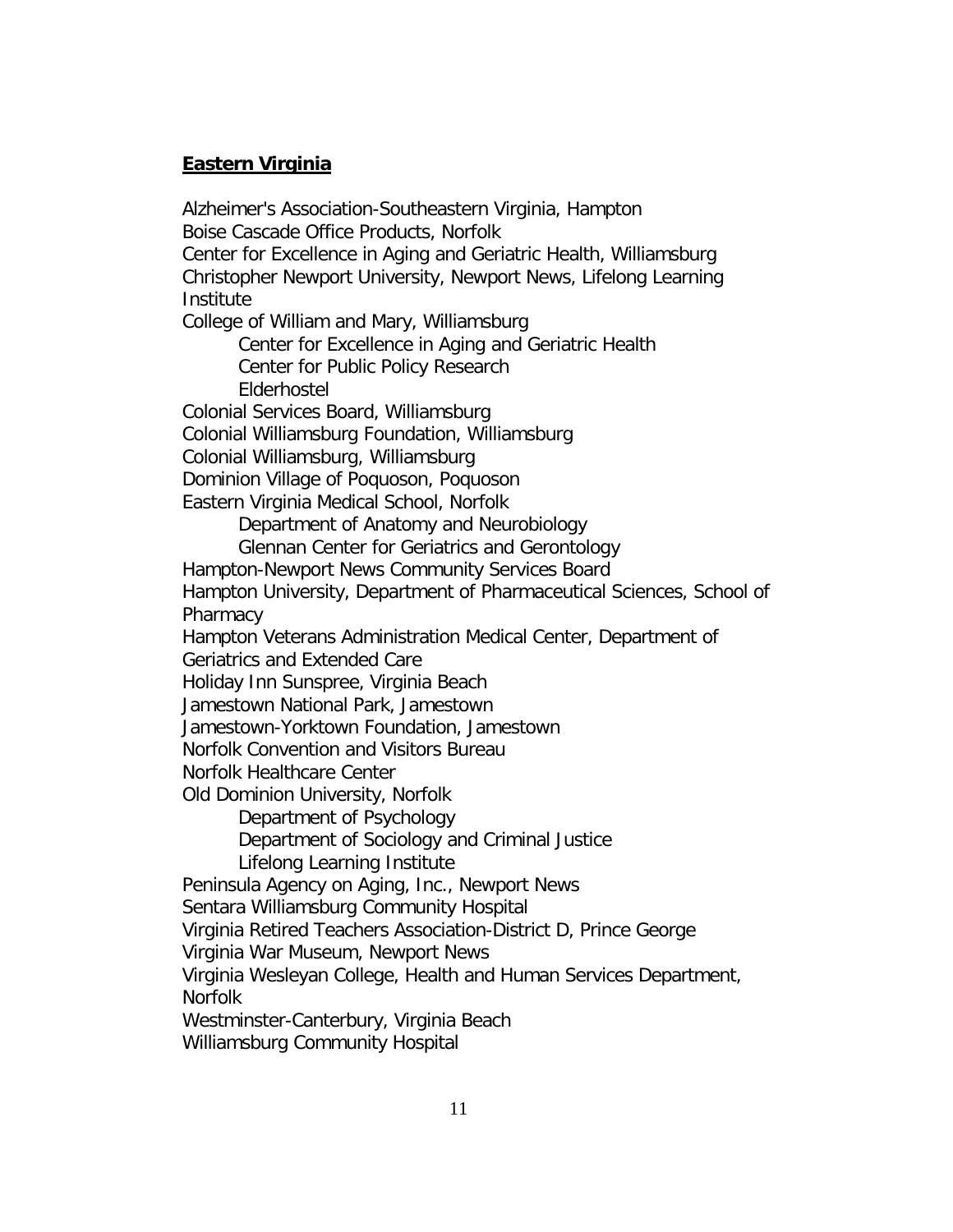### **Northern Virginia**

Fredericksburg/Spotsylvania National Park Service, Fredericksburg George Mason University, Fairfax Department of Psychology Krasnow Institute for Advanced Study Lifelong Learning Institute School of Computational Sciences George Washington's Mount Vernon Estate and Gardens Gerontological Society of America, Washington DC INOVA Health Systems, Falls Church Loudoun County Area Agency on Aging, Leesburg Loudoun Senior Interest Network Meadowbrook, Reva Mount Vernon Inn Northern Virginia Aging Network, Arlington Northern Virginia Community College, Annandale Oak Springs of Warrington, Warrington Prince William/Manassas Conference & Visitor Bureau, Manassas Rappahannock Rapidan Community Services Board, Hartwood Senior Services of Alexandria Spotsylvania Visitors Center Stonewall Jackson Shrine, Fredericksburg Summerville at Prince William, Woodbridge Alzheimer's Association - National Capital Area, Fairfax Arlington County Department of Human Services and Aging Burke Healthcare Center Caroline County Historical Society Consumer Consortium on Assisted Living, Falls Church Fredericksburg Chateau, Fredericksburg

## **Northwest Virginia**

 Albemarle County Historical Society Alzheimer's Association – Central and Western Virginia Chapter, **Charlottesville** American Shakespeare Center, Staunton Augusta Medical Center, Fishersville Blue Ridge Legal Services, Harrisonburg Cedars, Beverly Healthcare, Waynesboro Frederick House, Staunton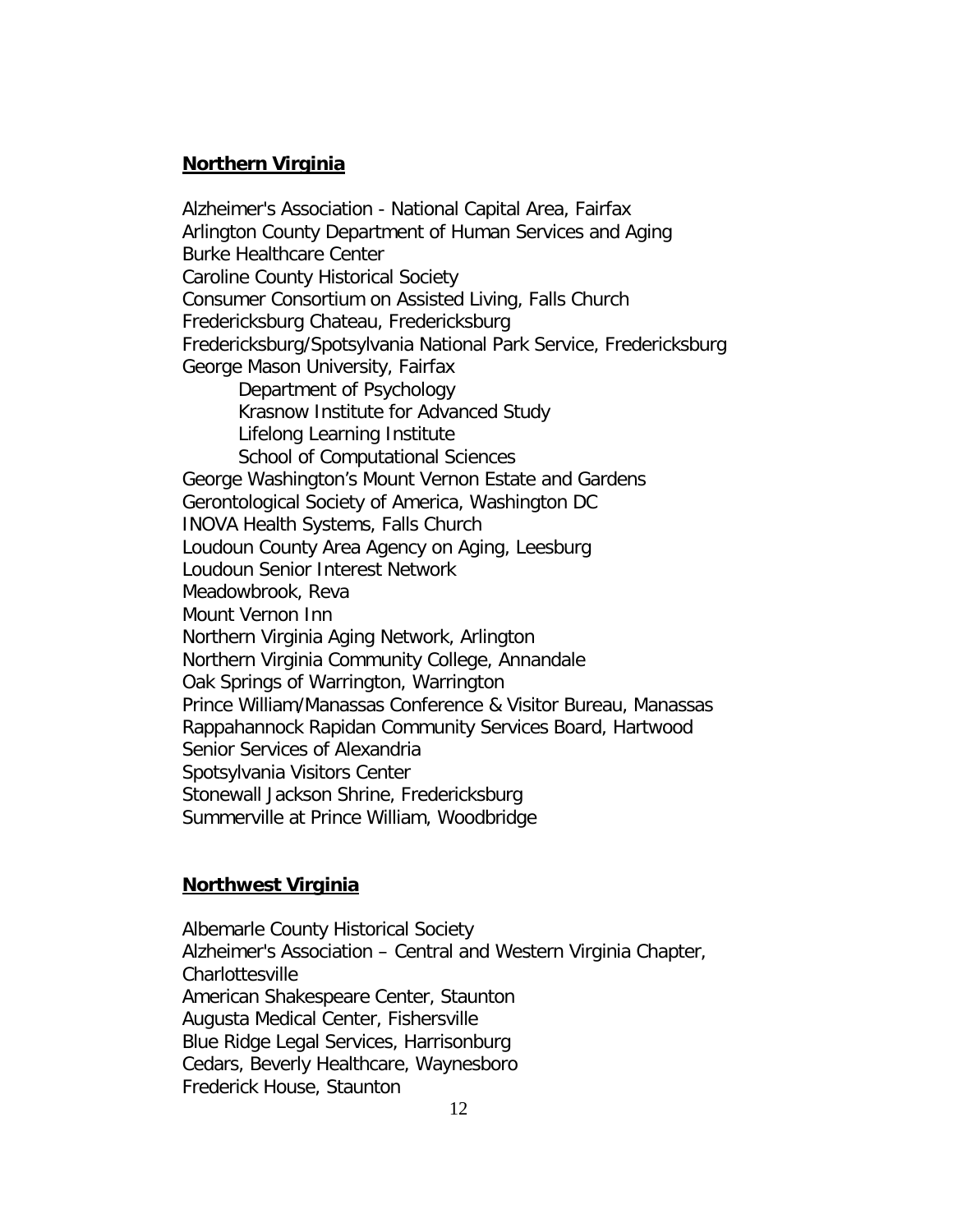Frontier Culture Museum, Staunton Hall of Valor Civil War Museum, New Market Harrisonburg-Rockingham Convention and Visitors Bureau, Harrisonburg Harrisonburg-Rockingham Social Services District, Harrisonburg James Madison University, Harrisonburg Department of Psychology Lifelong Learning Institute Jefferson Area Board for the Aging, Charlottesville Jefferson Visitor Center, Charlottesville L'Italia Restaurant, Staunton Mary Baldwin College, Department of Psychology, Staunton Michie Tavern, Charlottesville Monticello, Charlottesville Monticello Foundation, Charlottesville Mountain View Nursing Home, Aroda New Market Battlefield and Museum New Market Battlefield Military Museum New Market Battlefield State Historical Park Nursing Assistant Institute, Charlottesville Orange County Nursing Home, Orange P. Buckley Moss Museum, Waynesboro Pullman Restaurant, Staunton Shenandoah Social Services, Verona Shenandoah University, Division of Occupational Therapy, Winchester Summit Hill, Waynesboro The Pampered Palate, Staunton Thomas Jefferson Memorial Foundation, Charlottesville Turner Ashby House, Port Republic University of Virginia, Charlottesville University of Virginia Health System, Charlottesville Department of Biology Department of Cell Biology Department of General Medicine and Geriatrics Department of Neurological Surgery Department of Neurology Department of Pathology Department of Physical Medicine and Rehabilitation Institute of Law, Psychiatry, and Public Policy University of Virginia Senior Services, Charlottesville Valley Program on Aging Services, Waynesboro Visitor Center, Staunton Visitors Bureau, Staunton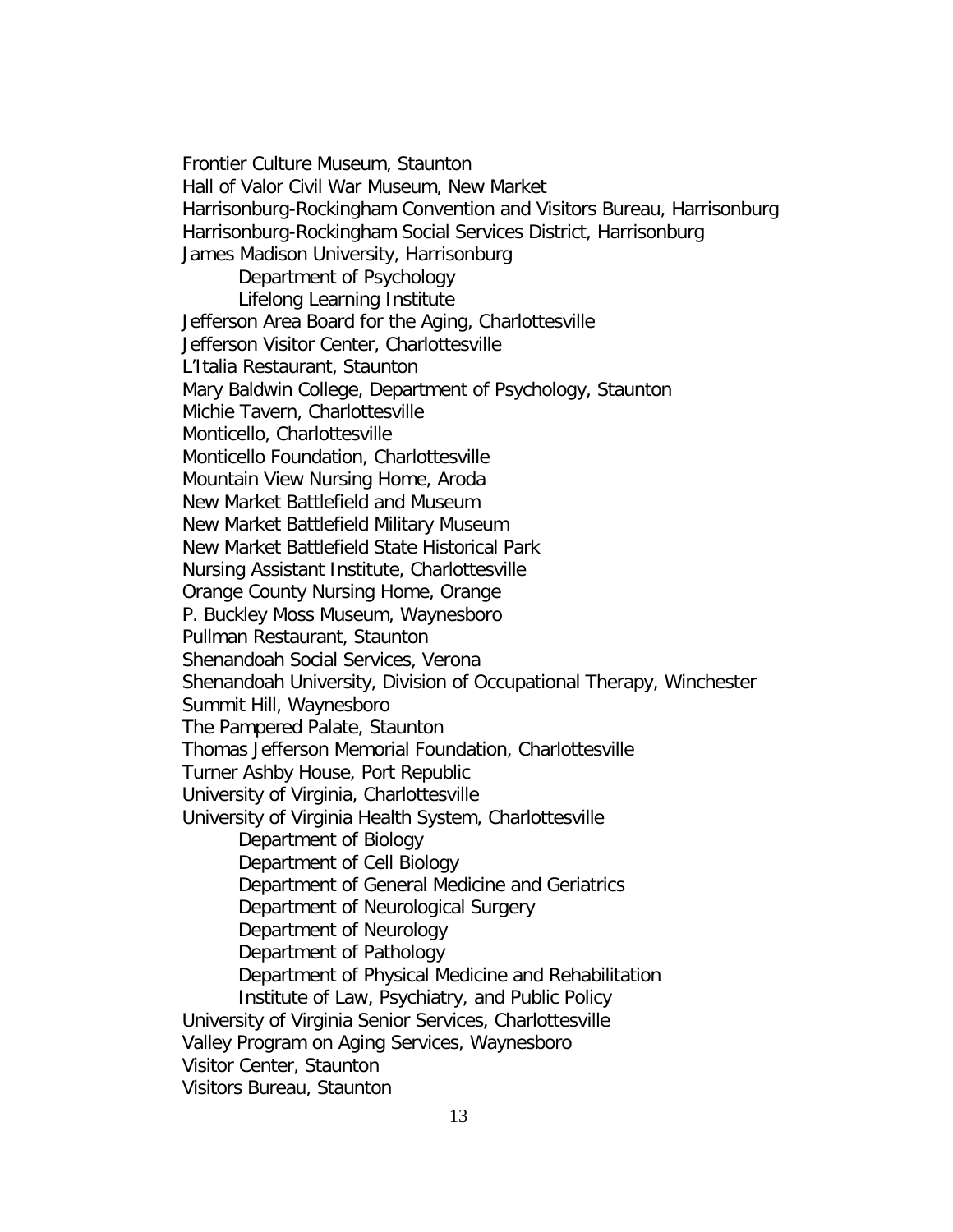Westminster-Canterbury of the Blue Ridge, Charlottesville Woodrow Wilson Birthplace, Staunton

#### **Southwest Virginia**

Southern Area Agency on Aging, Martinsville Abbott Bus Lines, Roanoke Appalachian Agency for Senior Citizens, Inc., Cedar Bluff Blacksburg Electronic Village, Blacksburg Blue Ridge Parkway Ranger Station and Visitor Center, Stuart's Draft Carillon Health System, Roanoke College of Health Services, Roanoke Days Inn, Lynchburg Duffield Nursing Facility, Duffield George C. Marshall Museum, Lexington George C. Marshall Foundation, Lexington Hamilton Haven, Roanoke Holiday Inn Select, Lynchburg Kendal of Lexington Lakeview Assisted Living, Roanoke Lee Chapel and Museum, Lexington Lexington-Rockbridge County Visitors Center, Lexington LOA-Area Agency on Aging, Inc., Roanoke Lynchburg College, Belle Boone Center on Aging and the Life Course Lynchburg Visitor Center, Lynchburg MacArthur House, Narrows Mayfair House Assisted Living, Roanoke Monacan Indian Nation, Inc, Madison Heights Mountain Empire Older Citizens, Inc., Big Stone Gap Natural Bridge Caverns Natural Bridge Inn & Conference Center Natural Bridge Wax Museum New River Valley Task Force on Domestic Violence among Older Adults Peaks of Otter Restaurant, Bedford County Peaks of Otter Visitor Center, Bedford County Piedmont Adult Care Residence, Danville Poplar Forest, Lynchburg Quality Quick Print, Lexington Rockbridge Historical Society, Lexington Safe Homes, Craig County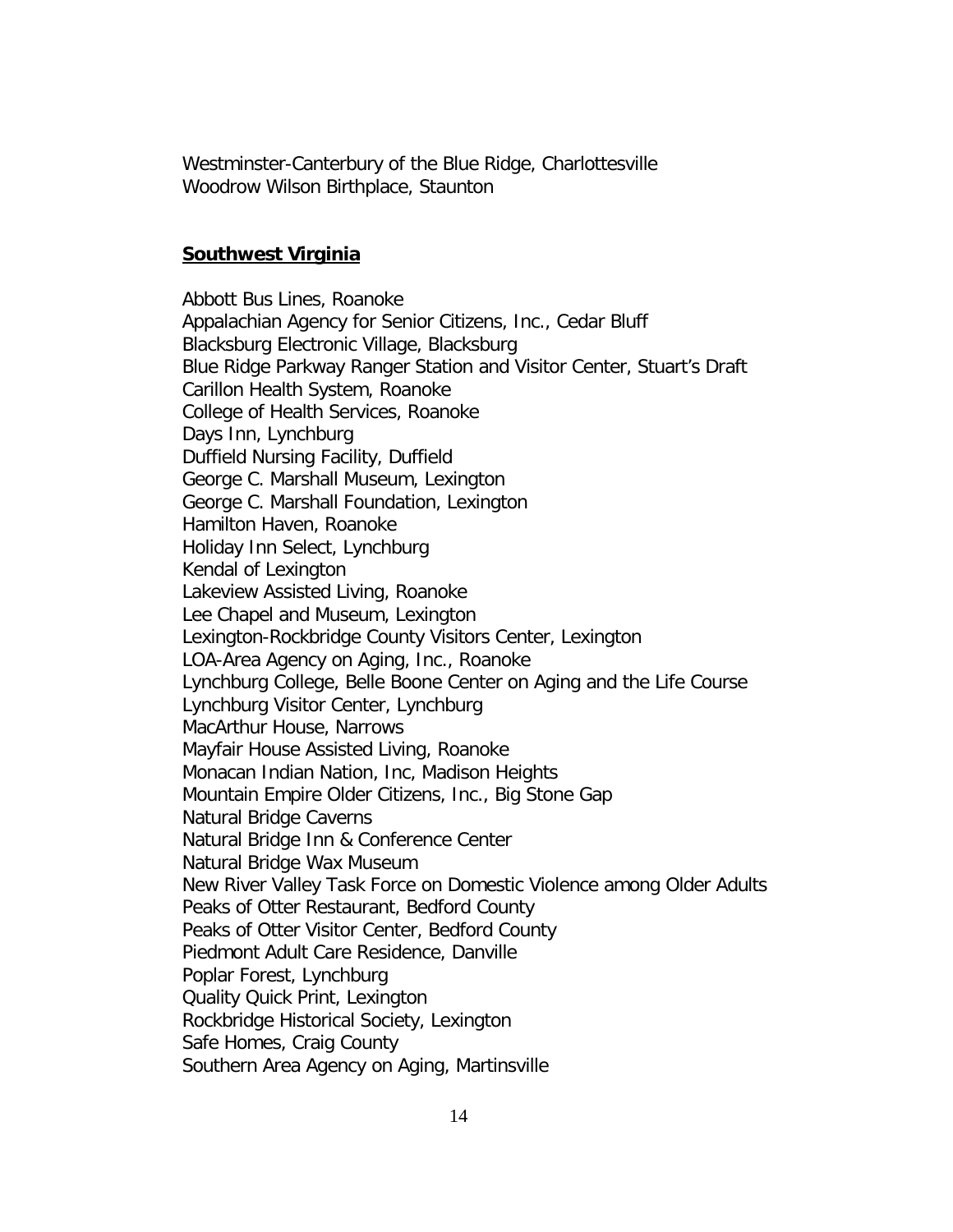Stonewall Jackson House, Lexington Stonewall Jackson Memorial Cemetery, Lexington Virginia Military Institute Museum, Lexington Virginia Polytechnic Institute and State University, Blacksburg Center for Gerontology Department of Biochemistry Department of Biomedical Sciences and Pathobiology Department of Human Development Washington and Lee University, Lexington Western State Hospital, Neuropsychology Laboratory, Staunton World War II Memorial, Bedford Women's Resource Center of the New River Valley

#### **Statewide**

AARP Virginia Alzheimer's Disease and Related Disorders Commission DuPont Virginia National Association of Retired Federal Employees Office of the Attorney General Office of the State Long-Term Care Ombudsman Old Dominion Electric Cooperative Prevent Blindness Virginia SeniorNavigator.com Supreme Court of Virginia Virginia Alliance of Social Work Practitioners Virginia Arthritis Task Force Virginia Association for Home Care Virginia Association of Area Agencies on Aging Virginia Association of Community Services Boards Virginia Association of Nonprofit Homes for the Aging Virginia Association on Aging Virginia Culture Change Coalition Virginia Coalition for the Aging Virginia Coalition for the Prevention of Elder Abuse Virginia Department for the Aging Virginia Department of Criminal Justice Services Virginia Department of Emergency Management Virginia Department of Health Virginia Department of Health Professions Virginia Department of Medical Assistance Services Virginia Department of Mental Health, Mental Retardation, and Substance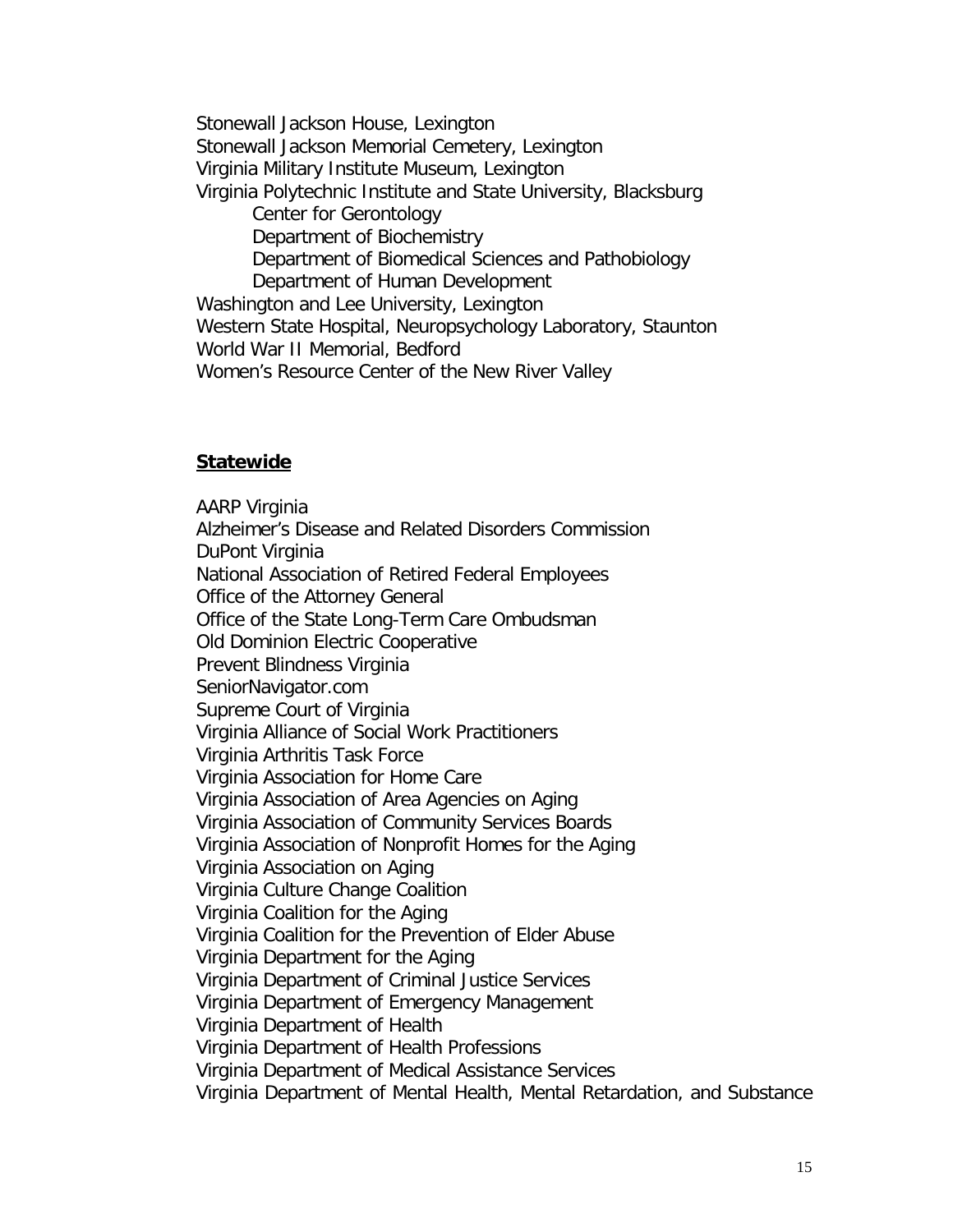Abuse Services Virginia Department of Rehabilitative Services Virginia Department of Social Services Virginia Elder Rights Coalition Virginia Geriatrics Society Virginia Guardianship Association Virginia Health Care Association Virginia Health Quality Center Virginia Poverty Law Center Virginia Quality Healthcare Network Virginia Sexual and Domestic Violence Action Alliance Governing Body Social Justice Task Force Training Committee Wild Women of Wisdom Task Force

#### **Collaboration with Units of Virginia Commonwealth University**

Center for Public Policy Department of Adult Health Nursing Department of Anatomy and Neurobiology Department of Art History Department of Biochemistry Department of Chemistry Department of Computer Sciences Department of Dance and Choreography Department of Human Genetics Department of General Medicine Department of Gerontology Department of Health Administration Department of Internal Medicine Department of Pastoral Care, Program in Patient Counseling Department of Pathology Department of Philosophy and Religious Studies Department of Psychiatry Department of Psychology Department of Recreation, Parks, and Sports Management Department of Rehabilitation Counseling Geriatric Medicine Section Institute for Women's Health Office of the Vice President for Health Sciences